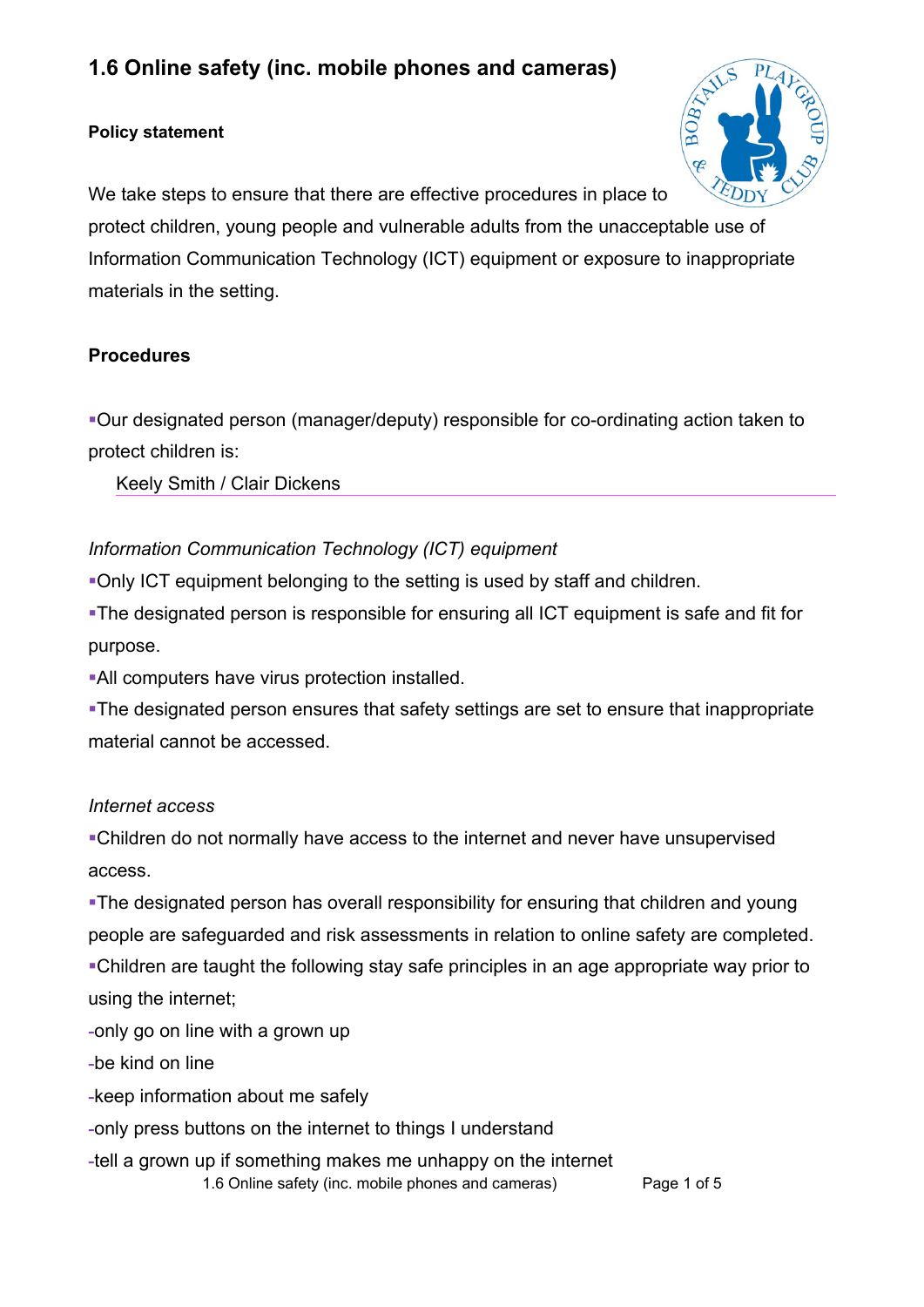!Designated persons will also seek to build children's resilience in relation to issues they may face in the online world, and will address issues such as staying safe, having appropriate friendships, asking for help if unsure, not keeping secrets as part of social and emotional development in age appropriate ways.

!If a second hand computer is purchased or donated to the setting, the designated person will ensure that no inappropriate material is stored on it before children use it.

!All computers for use by children are located in an area clearly visible to staff.

!Children are not allowed to access social networking sites.

!Staff report any suspicious or offensive material, including material which may incite racism, bullying or discrimination to the Internet Watch Foundation at www.iwf.org.uk.

!Suspicions that an adult is attempting to make inappropriate contact with a child on-line is reported to the National Crime Agency's Child Exploitation and Online Protection Centre at www.ceop.police.uk**.**

!The designated person ensures staff have access to age-appropriate resources to enable them to assist children to use the internet safely.

!If staff become aware that a child is the victim of cyber-bullying, they discuss this with their parents and refer them to sources of help, such as the NSPCC on 0808 800 5000 or www.nspcc.org.uk, or Childline on 0800 1111 or www.childline.org.uk.

### *Email*

!Children are not permitted to use email in the setting. Parents and staff are not normally permitted to use setting equipment to access personal emails.

!Staff do not access personal or work email whilst supervising children.

!Staff send personal information by encrypted email and share information securely at all times.

# *Mobile phones – children*

!Children do not bring mobile phones or other ICT devices with them to the setting. If a child is found to have a mobile phone or ICT device with them, this is removed and stored in [lockers or a locked Office until the parent collects them at the end of the session.

# *Mobile phones – staff and visitors*

**Personal mobile phones are not used by our staff on the premises during working hours.** They will be stored in office within a basket.

!In an emergency, personal mobile phones may be used in an area where there are no children present, with permission from the manager.

1.6 Online safety (inc. mobile phones and cameras) Page 2 of 5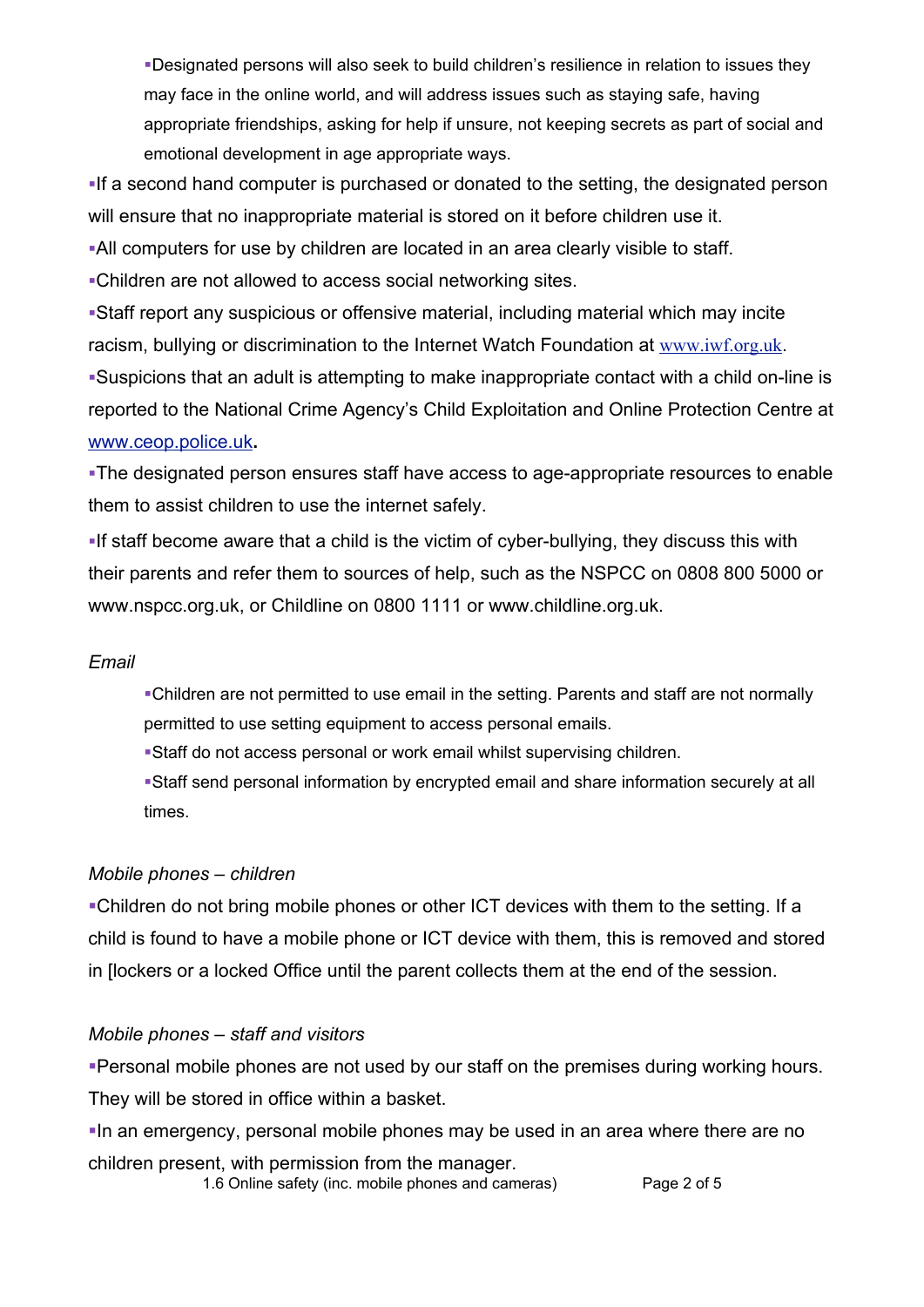Our staff and volunteers ensure that the setting telephone number is known to family and other people who may need to contact them in an emergency.

!If our members of staff or volunteers take their mobile phones on outings, for use in case of an emergency, they must not make or receive personal calls, or take photographs of children.

!Parents and visitors are requested not to use their mobile phones whilst on the premises. We make an exception if a visitor's company or organisation operates a lone working policy that requires contact with their office periodically throughout the day. Visitors will be advised of a quiet space where they can use their mobile phone, where no children are present.

!These rules also apply to the use of work-issued mobiles, and when visiting or supporting staff in other settings.

#### *Cameras and videos*

!Our staff and volunteers must not bring their personal cameras or video recording equipment into the setting.

!Photographs and recordings of children are only taken for valid reasons i.e. to record their learning and development, or for displays within the setting, with written permission received by parents (see the Registration form). Such use is monitored by the manager. !Where parents request permission to photograph or record their own children at special events, general permission is gained from all parents for their children to be included. Parents are advised that they do not have a right to photograph anyone else's child or to upload photos of anyone else's children.

!If photographs of children are used for publicity purposes, parental consent must be given and safeguarding risks minimised, for example, ensuring children cannot be identified by name or through being photographed in a sweatshirt with the name of their setting on it.

#### *Social media*

- !Staff are advised to manage their personal security settings to ensure that their information is only available to people they choose to share information with.
- . In the event that staff name the organisation or workplace in any social media they do so in a way that is not detrimental to the organisation or its service users.
- !Staff observe confidentiality and refrain from discussing any issues relating to work !Staff should not share information they would not want children, parents or colleagues to view.
- !Staff should report any concerns or breaches to the designated person in their setting. 1.6 Online safety (inc. mobile phones and cameras) Page 3 of 5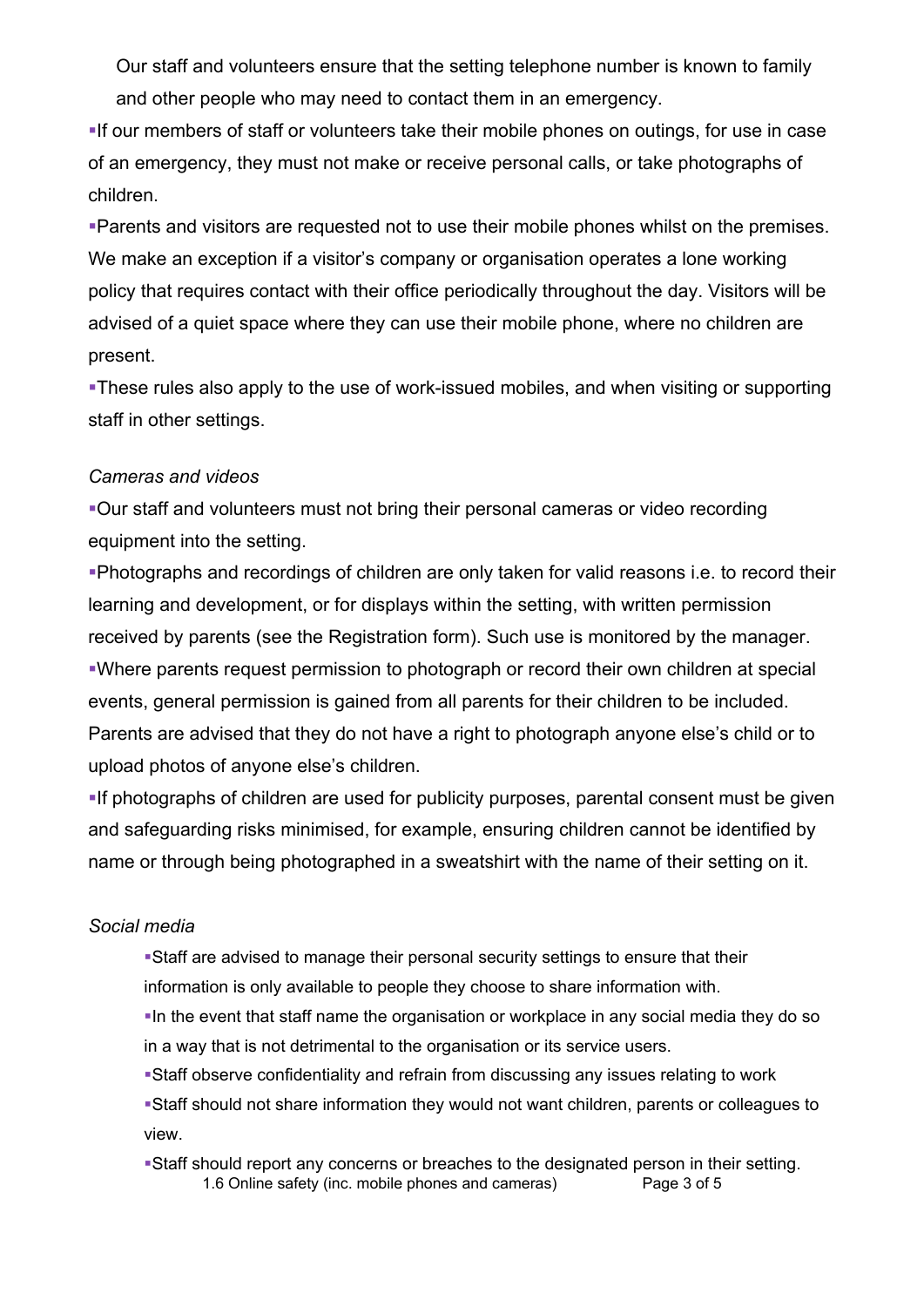!Staff avoid personal communication, including on social networking sites, with the children and parents with whom they act in a professional capacity. If a practitioner and family are friendly prior to the child coming into the setting, this information is shared with the manager prior to a child attending and a risk assessment and agreement in relation to boundaries is agreed.

#### *Electronic learning journals for recording children's progress*

!Managers seek permission from the senior management team prior to using any online learning journal. A risk assessment is completed with details on how the learning journal is managed to ensure children are safeguarded.

!Staff adhere to the guidance provided with the system at all times.

### *Use and/or distribution of inappropriate images*

!Staff are aware that it is an offence to distribute indecent images. In the event of a concern that a colleague or other person is behaving inappropriately, the Safeguarding Children and Child Protection policy, in relation to allegations against staff and/or responding to suspicions of abuse, is followed

!Staff are aware that grooming children and young people on line is an offence in its own right and concerns about a colleague's or others' behaviour are reported (as above).

### **Further guidance**

!NSPCC and CEOP *Keeping Children Safe Online* training: www.nspcc.org.uk/what-youcan-do/get-expert-training/keeping-children-safe-online-course/